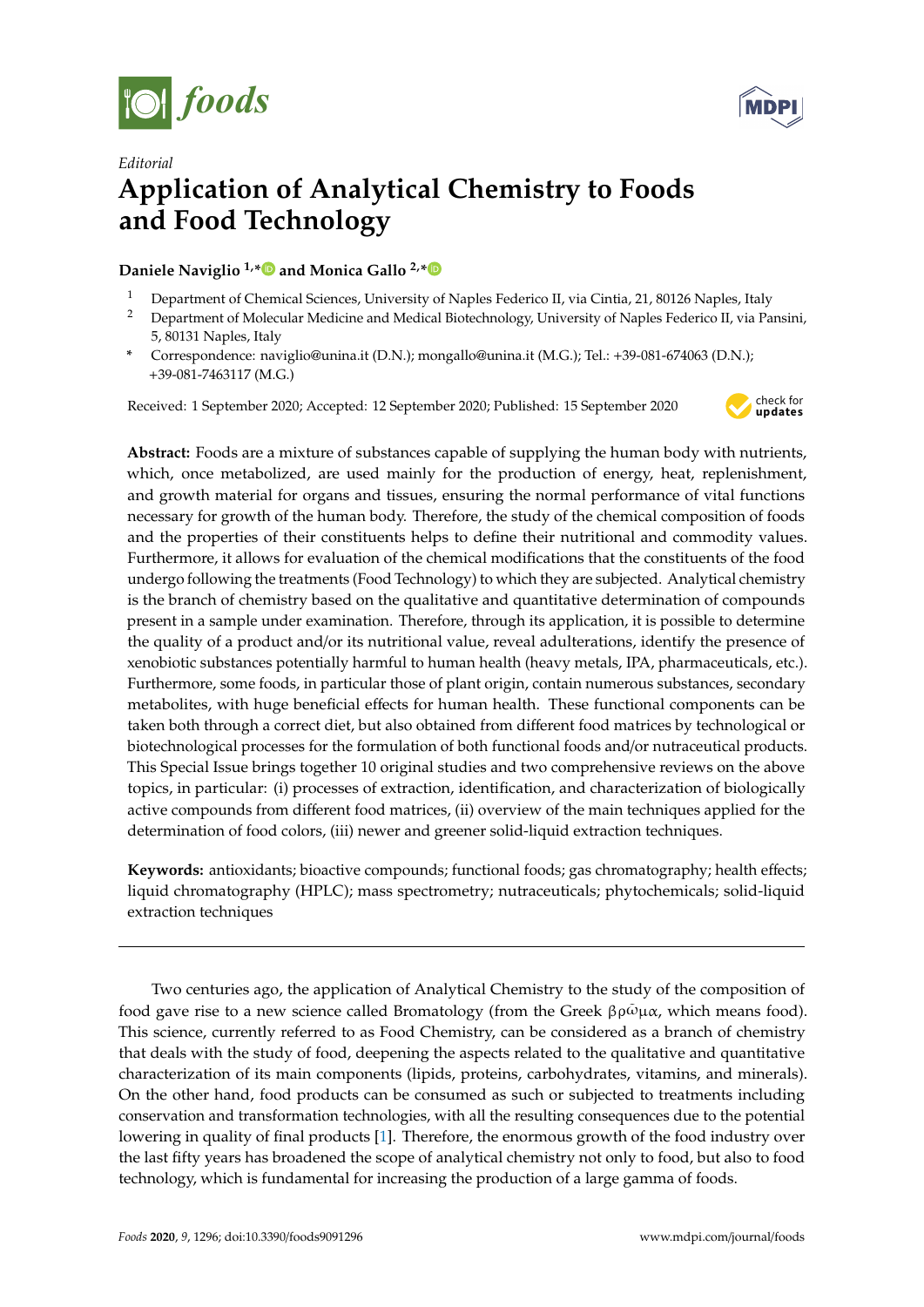Furthermore, various scientific evidence has now definitively demonstrated the positive role that some nutritional factors, such as vegetable fibers, antioxidant compounds, particular classes of lipids, bioactive peptides, and so on, present in food matrices, especially of vegetable origin, can play in the prevention of widespread chronic and degenerative diseases (cardiovascular diseases, neoplasms, metabolic syndrome). More specifically, a high consumption of fruit and vegetables has been associated with a lower risk of cardiovascular disease, as well as of some types of neoplasms [\[2\]](#page-3-1).

In addition, in recent times, even in the food sector, the concept of acircular economy is becoming more and more widespread, i.e., a system based on the ability to Reuse, Recover and Recycle (Three R) waste materials from the various production phases, or even on preventing them. As is known, the production of waste contributes to air, water, and soil pollution, as well as to climate change and the loss of biodiversity. However, it must be considered that some agri-food waste, even after use, retains a mixture of substances that are not removed. Therefore, the current green concept foresees the creation and research of new ways of extracting valuable compounds from plants, herbs, algae, other organisms, but also from waste material, in order to promote sustainable growth of the world population. Consequently, through appropriate technologies, it is possible to recover bioactive compounds to be used in various sectors [\[3,](#page-3-2)[4\]](#page-3-3).

Starting from the above premises, in recent years, numerous researches have been carried out concerning the identification of substances with beneficial action from various matrices, especially of vegetable origin, in order to evaluate their use in various sectors, such as pharmaceutical, cosmetic, herbal, and food. These studies foresee that the matrices under examination are subjected to extraction processes, with subsequent identification and characterization of molecules of nutraceutical interest. The structural characterization of these molecules is obtained using classical biochemical methods, which, more recently, are usually integrated with advanced techniques, by means of proteomic and metabolomic approaches based on chromatographic, electrophoretic, mass spectrometry, and nuclear magnetic resonance technologies. The same extraction, identification, and characterization procedures are also applied to processed products and/or other systems of interest.

Below is a brief review of the articles made by international research groups that have allowed the realization of this Special Issue. The research areas range from studies on biologically active compounds obtained from different food matrices to the most recent extraction techniques, from food technologies proper up to quality control and food safety, using some of the most innovative approaches available today. In particular, they concern the extraction, identification and characterization of molecules of nutraceutical interest, especially of plant origin by means of proteomic and metabolomic approaches based on chromatographic, electrophoretic, and spectroscopic technologies.

Curcuma is a perennial herb of Indonesian origin. The noble part of the plant is the rhizome. The latter contains curcumin and curcuminoids, active ingredients of turmeric, much studied for their beneficial effects. Binello et al. (2020) describe the extraction of curcuminoids from *Curcuma longa* L. rhizomes by ultrasound-assisted extraction (UAE). The results show, for the first time, an analytical evaluation of the stability of curcuminoids under sonication in different solvents [\[5\]](#page-3-4).

Kobbah is an oriental dish consisting of ground bulgur (grain-based food) mixed with ground beef. Typically, the dish is prepared in the form of balls filled with cooked minced meat, onions, nuts, and spices, cooked by frying. Al-Asmar et al. (2020) investigated the influence of different hydrocolloid-based coatings (containing pectin and chickpea flour prepared in the presence or absence of nanoparticles and/or transglutaminase) on the content of acrylamide, water, oil, digestibility and color of fried kobbah. The physico-chemical properties of different coating solutions were also evaluated. The results show that the best coating solution that significantly reduced acrylamide was the one made from pectin, confirming that increasing the water content within the fried food by coating is an effective way to mitigate the formation of acrylamide and the oil content [\[6\]](#page-3-5).

In a paper by Wang et al. (2020), quantitative analysis of spectinomycin and lincomycin in poultry egg samples was performed by accelerated solvent extraction (ASE) coupled with gas chromatography tandem mass spectrometry (GC-MS/MS). The results show that the proposed method is faster, requires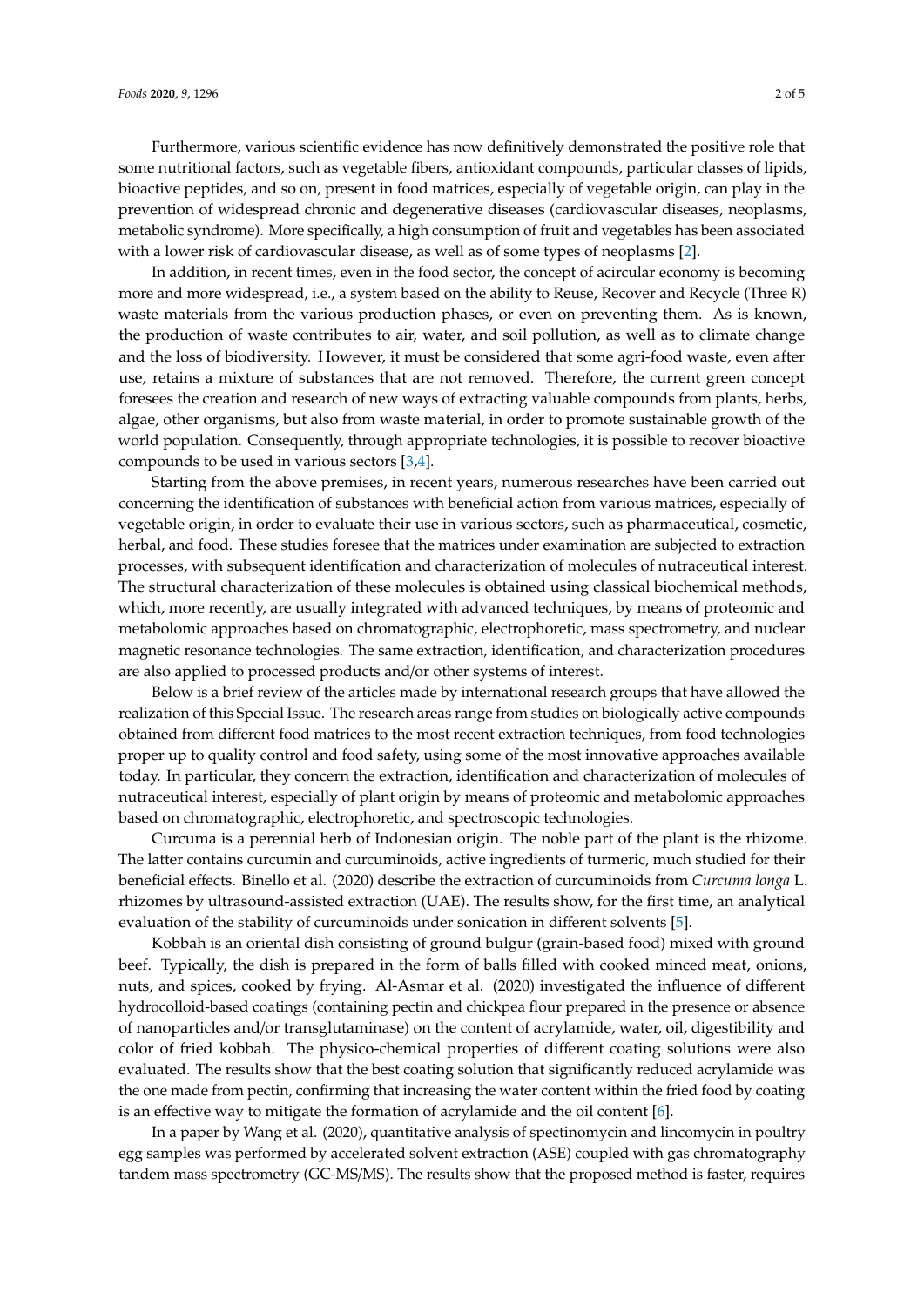fewer reagents and more samples can be processed at a time, compared to conventional extraction methods [\[7\]](#page-3-6).

A paper by Hirondart et al. (2020) reports the comparison of two extraction techniques, such as conventional Soxhlet extraction and pressurized liquid extraction (PLE) to determine the initial composition of the key antioxidants contained in rosemary leaves. The data obtained show that there are no significant differences between the two procedures in terms of extraction, but PLE is a quick, clean, and environmentally friendly extraction technique [\[8\]](#page-3-7).

*Colchicum triphyllum* is a little-known Turkish cultivar belonging to the *Colchicaceae*. Senizza et al. (2020) evaluated the antioxidant and enzyme inhibitory effects in vitro of extracts of flowers, tubers and leaves of this cultivar, obtained by different extraction methods, such as maceration, infusion, and Soxhlet. The interesting data obtained show the potential of *C. triphhyllum* extracts in food and pharmaceutical applications [\[9\]](#page-4-0).

The presence of lead in the environment and in the food chain represents a serious pollution problem. In fact, multiple health effects are associated with exposure to heavy metals, with different degrees of severity and conditions: kidney and bone problems, neurobehavioral and developmental disorders, high blood pressure and, potentially, even lung cancer. In this context, immunoassays for the quantitative measurement of environmental heavy metals offer numerous advantages over other traditional methods. Therefore, the methods developed by Xu et al. (2020) through the use of ELISA and chemiluminescent enzyme immunoassay allowed the determination of trace lead (II) in various samples with high sensitivity, simplicity, and accuracy [\[10\]](#page-4-1).

Liu et al. (2020) investigated the characteristic aroma components of five Chinese mango varieties using headspace solid phase microextraction (HS-SPME) coupled with gas chromatography-mass spectrometry-gas chromatography-olfactometry (GC-MS-O) techniques. Based on these techniques, five main types of substances have been detected, including alcohols, terpenes, esters, aldehydes, and ketones, which are responsible for their special flavor [\[11\]](#page-4-2).

Literature data report that the fruits of the oleaster (*Elaeagnus angustifolia*) as well as being used as food, contain components with antinociceptive and anti-inflammatory effects. However, narrow-leaved olive fruits have different geographic origins that vary in chemical and physical properties and differ in their nutritional and commercial values. In a study by Gao et al. (2019), near-infrared hyperspectral imaging was used to identify the geographic origins of dry narrow-leaved olive fruits with machine learning methods. The overall results illustrated that this approach could be used to trace the geographical origins of oleaster fruits [\[12\]](#page-4-3).

Tsochatzis et al. (2019) developed and validated an Ultra High Performance Hydrophilic Liquid Chromatography (UHPLC) (HILIC) tandem mass spectrometry (MS) method for the quantification of amino acids in organic and conventional flour samples with different extraction rates. The results showed significant differences in the amino acid profiles of the flours studied [\[13\]](#page-4-4).

Hsian-tsao (*Platostoma palustre* Blume) is a species of plant belonging to the genus Platostoma of the mint family. In a paper by Kung et al. (2019) analysis of volatile components present in eight varieties of Hsian-tsao was performed using headspace solid phase microextraction (HS-SPME) and simultaneous distillation-extraction (SDE) coupled with gas chromatography (GC) and gas chromatography-mass spectrometry (GC/MS). The analysis of the results obtained made it possible to identify 120 volatile components. In particular, SDE was able to detect more components, while the HS-SPME analysis was more convenient [\[14\]](#page-4-5).

Food colorants are natural or artificial substances that give color to a food or restore its original color. Therefore, they are classifiable as food additives and are widely used in the food industry. However, in some cases, their presence can pose risks to human health. Consequently, their determination is extremely important. In a review by Ntrallou et al. (2020) an overview of the main techniques applied for the determination of food colorants and sample preparation procedures that strongly depend on the food matrix is presented over the last 10 years [\[15\]](#page-4-6).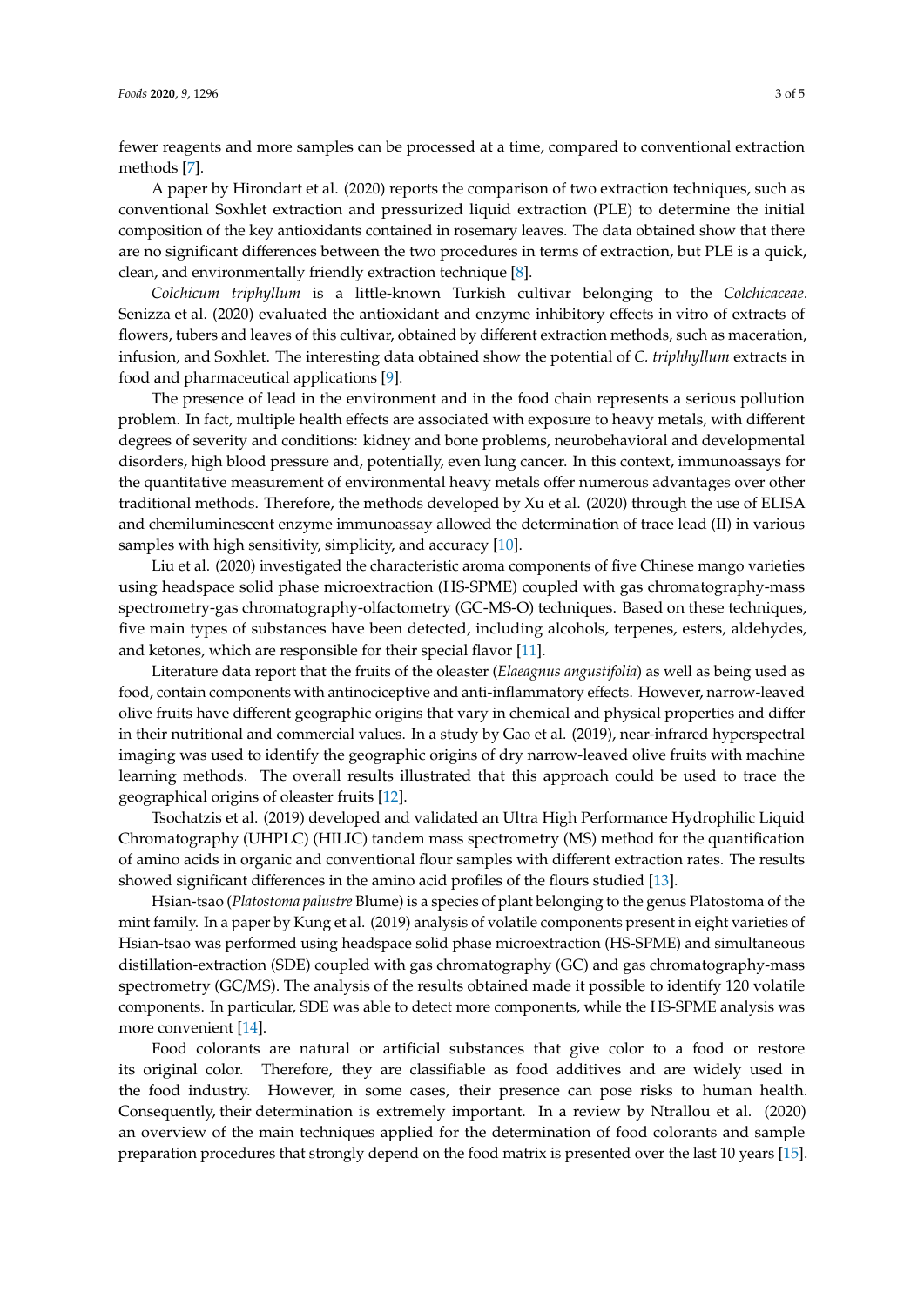The extraction process represents a very important step in obtaining compounds of interest from a certain matrix. Alongside the conventional extraction techniques still used, there are currently so-called green techniques. In fact, in order for the extraction processes to be defined sustainable, it is important to make use of technologies with high energy efficiency, but based on low environmental impact solvents. In the review by Naviglio et al. (2020) a comparison was made between the most recent solid liquid extraction techniques with the rapid dynamic solid liquid extraction (RSLDE) as a valid alternative to those examined. In particular, in the RSLDE, the extraction takes place for the generation of a negative pressure gradient from the inside to the outside of the solid matrix, so it can be carried out at room temperature or even sub-environment [\[16\]](#page-4-7).

In conclusion, the results obtained from the various studies presented can contribute significantly to the identification of new bioactive molecules and to the description of the structural and functional properties of the various bioactive compounds, in order to consider their possible use in various sectors. On the other hand, the research areas range from studies on the extraction, identification, and characterization of bioactive compounds, from food technologies proper up to quality control and food safety, using some of the most innovative approaches available today. Therefore, the multidisciplinary approach contained in this Special Issue, in terms of both knowledge and technologies, can constitute a reference point for the study and evaluation of the effect of foods, natural substances, and nutraceuticals on social wellness.

**Author Contributions:** M.G. and D.N. conceived and wrote this editorial. All authors have read and agreed to the published version of the manuscript.

**Funding:** This research received no external funding.

**Acknowledgments:** The authors thank all the eminent scientists who contributed to the realization of this Special Issue.

**Conflicts of Interest:** The authors declare no conflict of interest.

## **References**

- <span id="page-3-0"></span>1. Gallo, M.; Ferrara, L.; Calogero, A.; Montesano, D.; Naviglio, D. Relationships between food and diseases: What to know to ensure food safety. *Food Res. Int.* **2020**, *137*, 109414. [\[CrossRef\]](http://dx.doi.org/10.1016/j.foodres.2020.109414)
- <span id="page-3-1"></span>2. Ortega, A.M.M.; Campos, M.R.S. Bioactive Compounds as Therapeutic Alternatives. In *Bioactive Compounds*; Campos, M.R.S., Ed.; Woodhead Publishing: Cambridge, UK, 2019; pp. 247–264.
- <span id="page-3-2"></span>3. Salvatore, M.M.; Ciaravolo, M.; Cirino, P.; Toscano, A.; Salvatore, F.; Gallo, M.; Naviglio, D.; Andolfi, A. Fatty acids from *Paracentrotus lividus* sea urchin shells obtained via Rapid Solid Liquid Dynamic Extraction (RSLDE). *Separations* **2019**, *6*, 50. [\[CrossRef\]](http://dx.doi.org/10.3390/separations6040050)
- <span id="page-3-3"></span>4. Gallo, M.; Formato, A.; Ciaravolo, M.; Formato, G.; Naviglio, D. Study of the Kinetics of Extraction Process for The Production of Hemp Inflorescences Extracts by Means of Conventional Maceration (CM) and Rapid Solid-Liquid Dynamic Extraction (RSLDE). *Separations* **2020**, *7*, 20. [\[CrossRef\]](http://dx.doi.org/10.3390/separations7020020)
- <span id="page-3-4"></span>5. Binello, A.; Grillo, G.; Barge, A.; Allegrini, P.; Ciceri, D.; Cravotto, G.A. Cross-Flow Ultrasound-Assisted Extraction of Curcuminoids from *Curcuma longa* L.: Process Design to Avoid Degradation. *Foods* **2020**, *9*, 743. [\[CrossRef\]](http://dx.doi.org/10.3390/foods9060743) [\[PubMed\]](http://www.ncbi.nlm.nih.gov/pubmed/32512773)
- <span id="page-3-5"></span>6. Al-Asmar, A.; Giosafatto, C.V.L.; Sabbah, M.; Mariniello, L. Hydrocolloid-Based Coatings with Nanoparticles and Transglutaminase Crosslinker as Innovative Strategy to Produce Healthier Fried Kobbah. *Foods* **2020**, *9*, 698. [\[CrossRef\]](http://dx.doi.org/10.3390/foods9060698) [\[PubMed\]](http://www.ncbi.nlm.nih.gov/pubmed/32492773)
- <span id="page-3-6"></span>7. Wang, B.; Wang, Y.; Xie, X.; Diao, Z.; Xie, K.; Zhang, G.; Zhang, T.; Dai, G. Quantitative Analysis of Spectinomycin and Lincomycin in Poultry Eggs by Accelerated Solvent Extraction Coupled with Gas Chromatography Tandem Mass Spectrometry. *Foods* **2020**, *9*, 651. [\[CrossRef\]](http://dx.doi.org/10.3390/foods9050651) [\[PubMed\]](http://www.ncbi.nlm.nih.gov/pubmed/32443634)
- <span id="page-3-7"></span>8. Hirondart, M.; Rombaut, N.; Fabiano-Tixier, A.S.; Bily, A.; Chemat, F. Comparison between Pressurized Liquid Extraction and Conventional Soxhlet Extraction for Rosemary Antioxidants, Yield, Composition, and Environmental Footprint. *Foods* **2020**, *9*, 584. [\[CrossRef\]](http://dx.doi.org/10.3390/foods9050584) [\[PubMed\]](http://www.ncbi.nlm.nih.gov/pubmed/32380668)